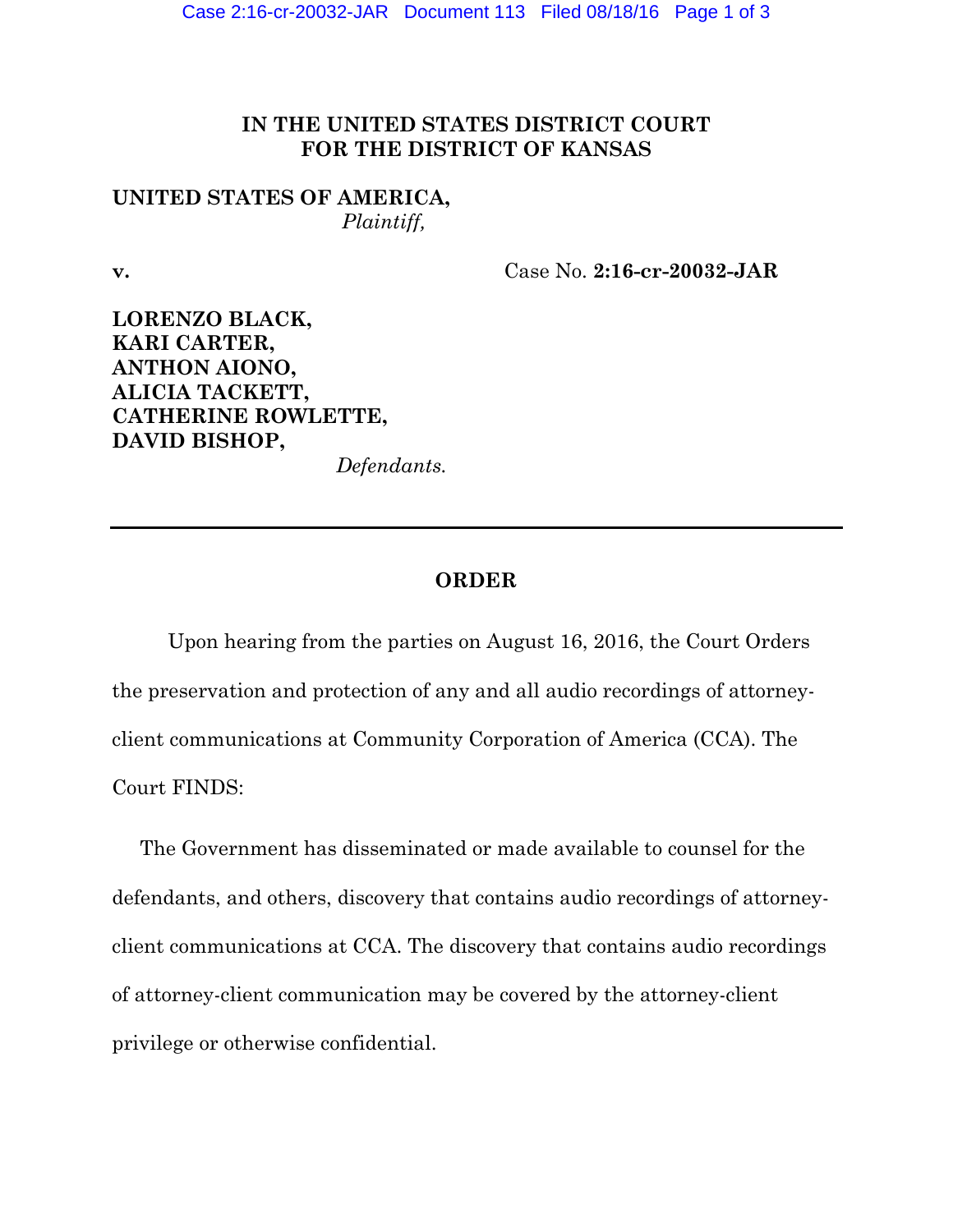To prevent further possible review or dissemination of protected communications, and to avoid further disputes regarding the protected nature of such information, the Court hereby ORDERS:

 CCA shall provide to the United States Marshal Service (USMS) all audio recordings of attorney-client communication, both original and copies. CCA shall also provide, in writing, any other person or entity that CCA has provided audio recordings of attorney-client communication.

 The government shall provide to the Court a list of all persons or entities to whom these recordings have been made available, including, without limitation, any person who accessed the recordings while reviewing discovery in the USAO. The government shall notify these persons or entities that it must immediately refrain from accessing and listening to any of the audio recordings and that, within seven business days, must return all recordings and derivative information, such as transcripts, notes, or reports concerning these recordings, to the Court. Any written material shall be submitted in a sealed envelope. The government's notice shall be issued within 24 hours of this Order, shall be in writing, and copies of the written notice shall be provided to the Court.

 In order to facilitate continued discovery production and review in this case, the Coordinating Discovery Attorney will assist defense counsel with